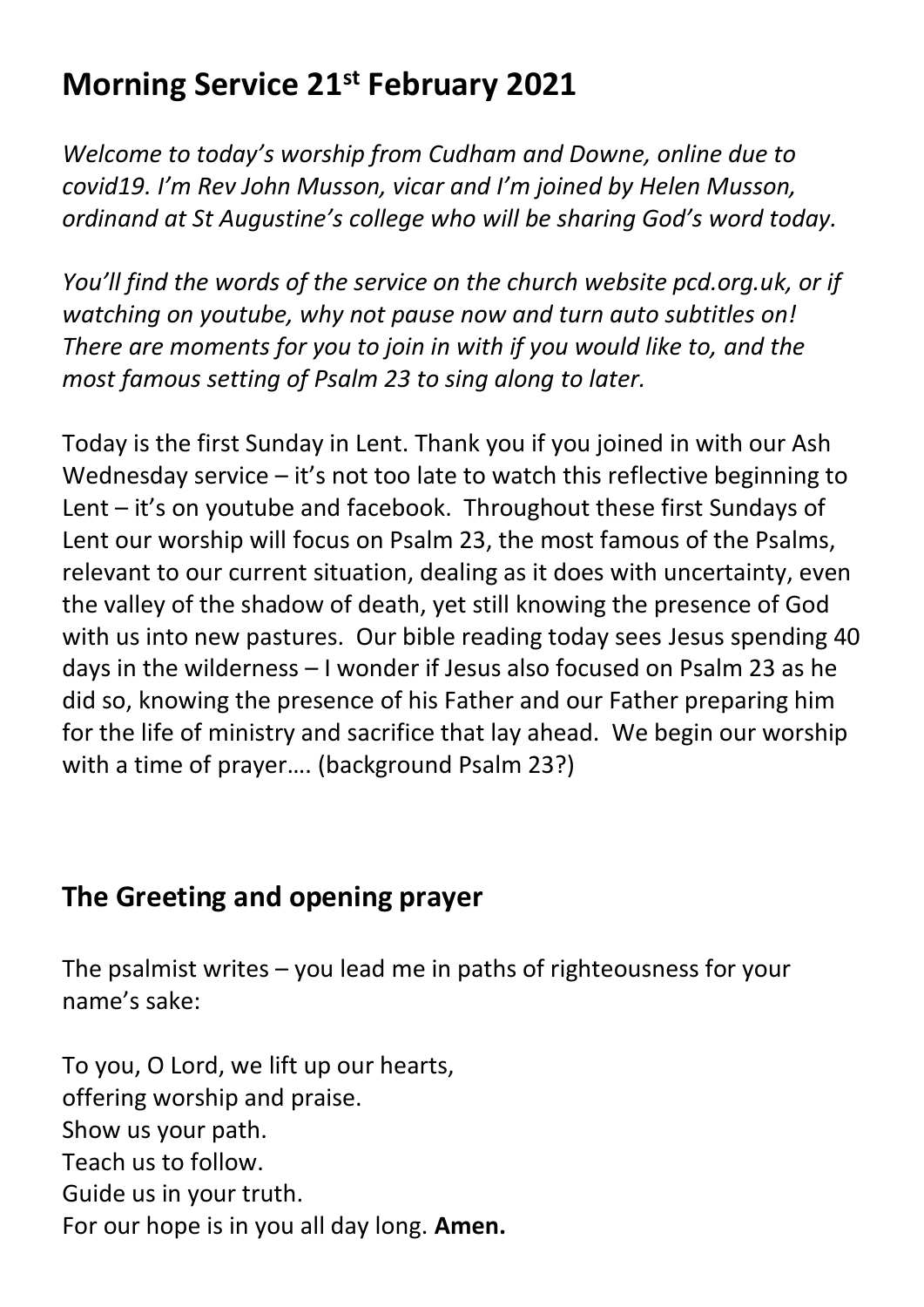*Let's join in with this opening prayer together wherever we are watching, reading or listening to this service today we know that The Lord is our Shepherd, walking ahead and alongside us.*

Loving God, thank you for drawing us together to be your people. Help us, as we meet together, to see ourselves as you see us. **Give us faith to hear your words of love beyond some of the hard realities of our lives. May your Holy Spirit guide and inspire us to recognise your presence in all we do. Amen.**

Let's join together in singing Psalm 23 to the tune Crimond…It tells of God being with us, just as he was with Jesus in the wilderness. **The Lord's my shepherd, I'll not want; He makes me down to lie In pastures green; he leadeth me The quiet waters by.**

**My soul he doth restore again, And me to walk doth make Within the paths of righteousness, E'en for his own name's sake.**

**Yea, though I walk through death's dark vale, Yet will I fear no ill; For thou art with me; and thy rod And staff me comfort still.**

**My table thou hast furnishèd In presence of my foes; My head thou dost with oil anoint, And my cup overflows.**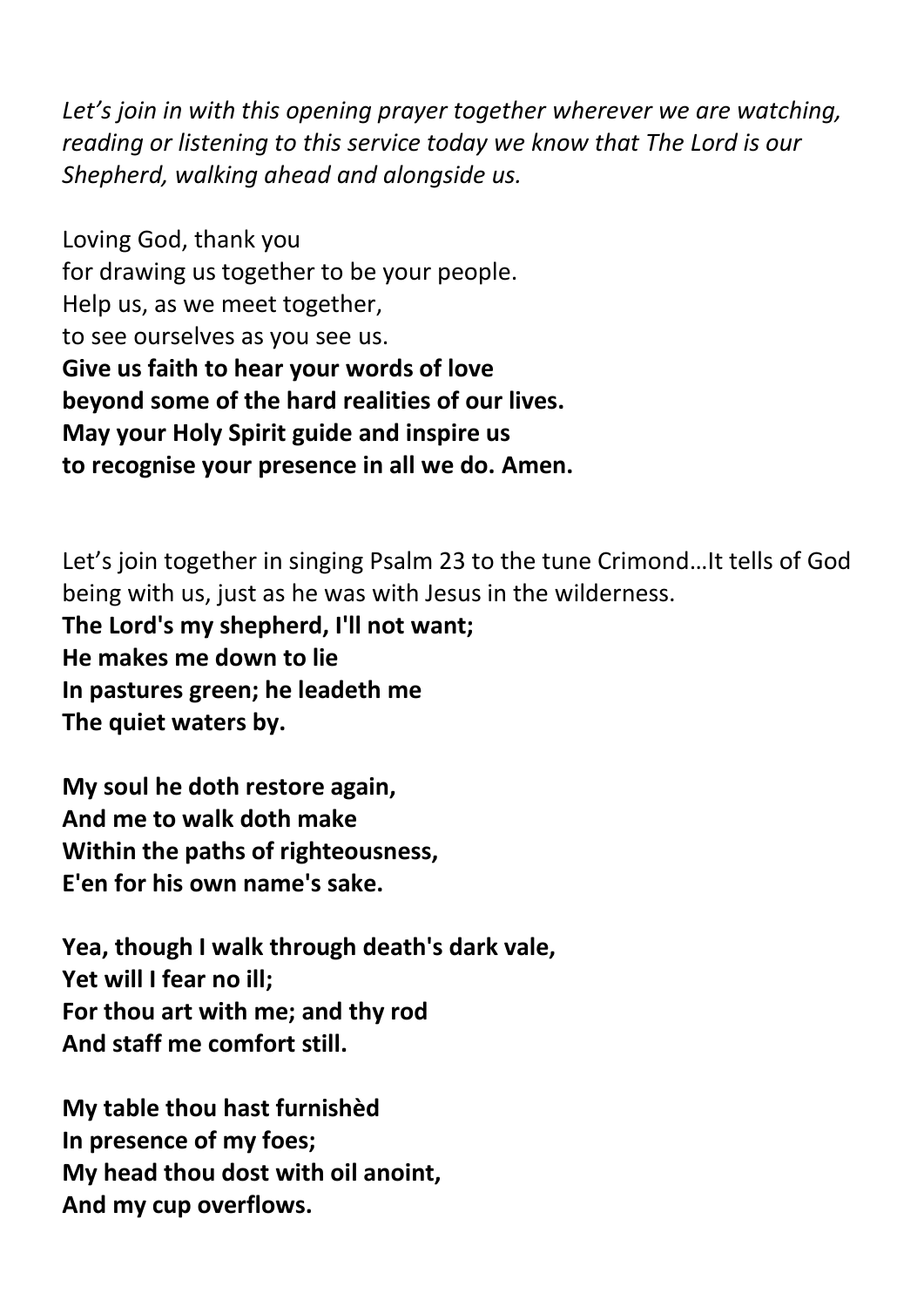**Goodness and mercy all my life Shall surely follow me; And in God's house forever more My dwelling place shall be.**

The prayer for today, the  $1^{\rm st}$  Sunday of Lent Heavenly Father, your Son battled with the powers of darkness, and grew closer to you in the desert: help us to use these days to grow in wisdom and prayer that we may witness to your saving love in Jesus Christ our Lord. **Amen.**

Before our bible reading we spend time saying sorry to God. Jesus was 40 days in the wilderness being tempted as we are, yet without sin, so by his precious death and resurrection is able to free us from the effect of sin, and by his Spirit to give us grace to discipline ourselves in obedience to him. The apostle John writes. If we say we have no sin, we deceive ourselves and the truth is not in us. If we confess our sins, God is faithful and just and will cleanse us from all unrightousness.

**Most merciful God, Father of our Lord Jesus Christ, we confess that we have sinned in thought, word and deed. We have not loved you with our whole heart. We have not loved our neighbours as ourselves. In your mercy forgive what we have been, help us to amend what we are, and direct what we shall be; that we may do justly, love mercy, and walk humbly with you, our God. Amen.**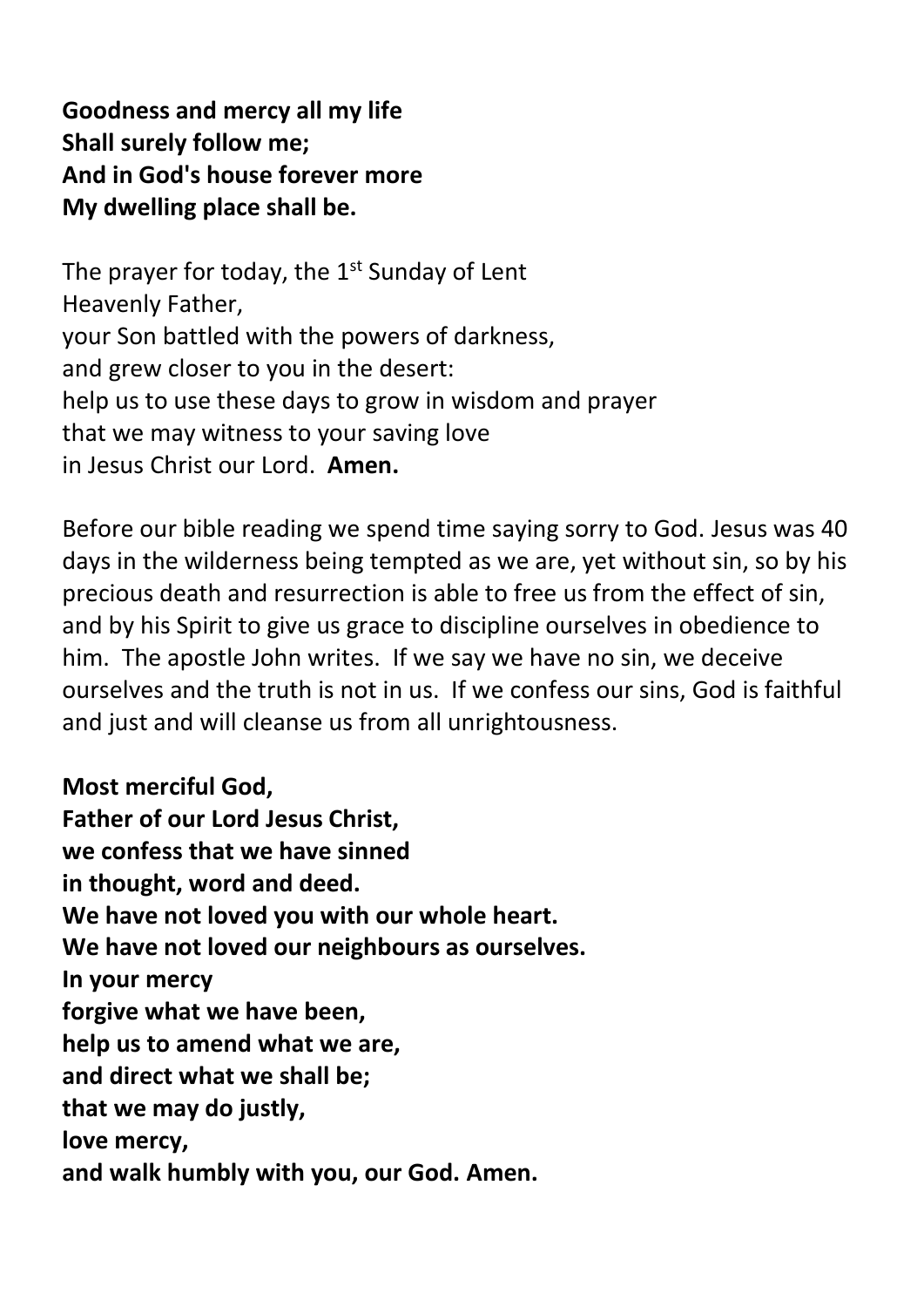May the Father of all mercies cleanse us from our sins, and restore us in his image to the praise and glory of his name, through Jesus Christ our Lord. **Amen.**

Today's bible reading is Mark chapter 1 verses 9-15.

9 At that time Jesus came from Nazareth in Galilee and was baptised by John in the Jordan. 10 Just as Jesus was coming up out of the water, he saw heaven being torn open and the Spirit descending on him like a dove. 11 And a voice came from heaven: 'You are my Son, whom I love; with you I am well pleased.'

12 At once the Spirit sent him out into the wilderness, 13 and he was in the wilderness for forty days, being tempted[a] by Satan. He was with the wild animals, and angels attended him.

14 After John was put in prison, Jesus went into Galilee, proclaiming the good news of God. 15 'The time has come,' he said. 'The kingdom of God has come near. Repent and believe the good news!'

Where would you choose to get away from it all? In this lockdown I keep remembering some of my get away from it all places - our journey across Canada by train, plane and car to Vancouver in 2019, our walk from Rochester to Faversham last May, the gorgeous landscape of volcanic Tenerife, a sunny walk around Cudham in November 2020 or even my favourite spot in the garden on a sunny day. Where do you go to get away from it all?

Was Jesus getting away from it all when he went into the wilderness? I'm going to highlight a few things that I've spotted in our reading from Marks' gospel.

To start with just what was going on out there in the wilderness with Jesus?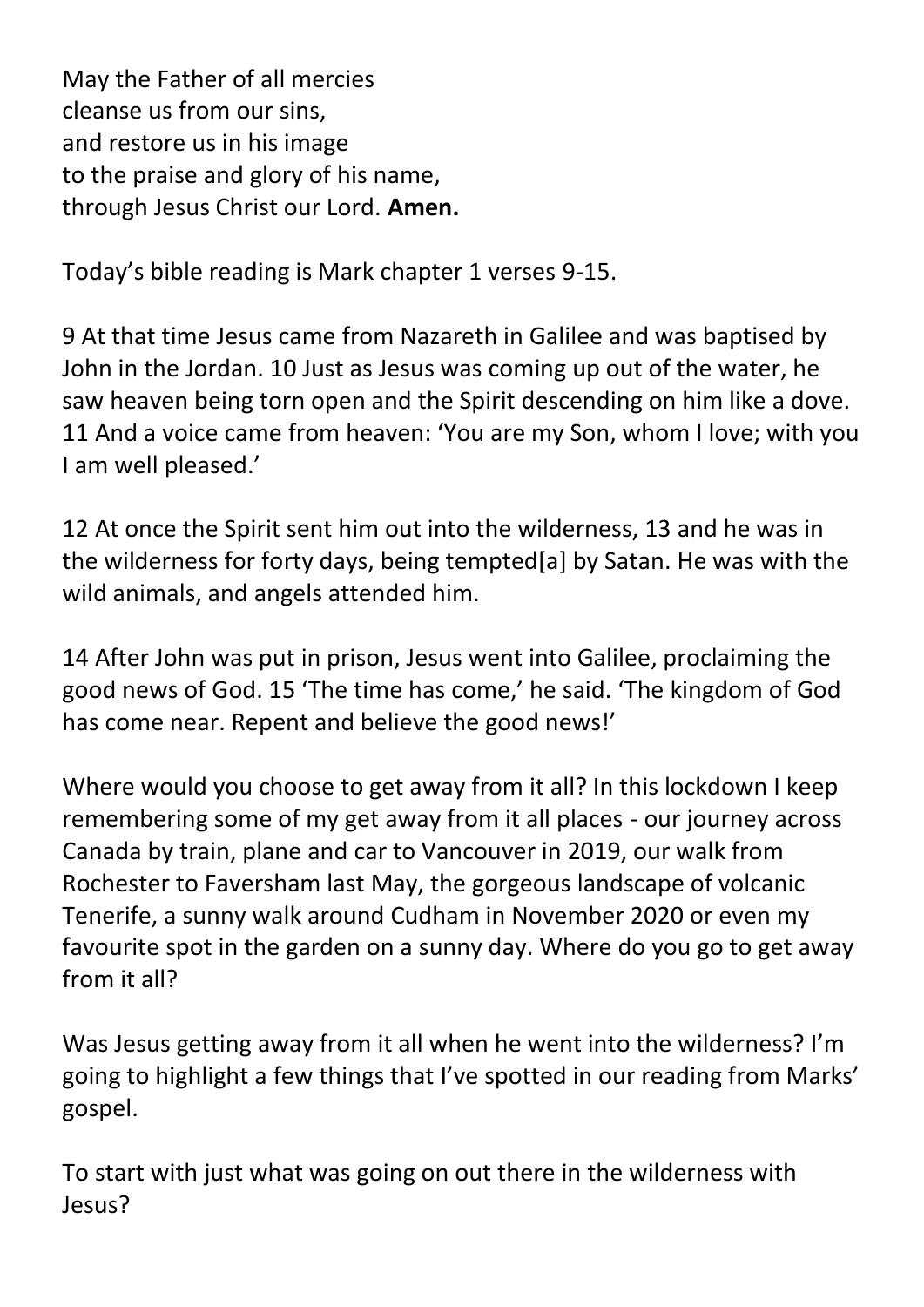It's a good question. Mark only gives two verses to Jesus' time in the wilderness. You might be familiar with the three tests the devil gives to Jesus in Matthew 4 and Luke 4 but Mark chooses not to mention any of this.

At his baptism God affirms Jesus as his son, his unique son who he has chosen for the task ahead. Coming up out of the water Jesus had heard the voice that mattered, telling him he was cherished, wanted and ready ready for the task that Mark was about to tell his readers all about. In verse 10 Mark tells us that the Spirit descended on Jesus like a dove. But the Greek word for 'on' might also mean 'into'. Mark could be describing the Spirit going into Jesus, filling him. If that's the case Jesus was not just temporarily anointed with the Spirit but was someone in whom the Spirit lived permanently.

As soon as he had been baptised, verse 12, 'Jesus was sent into the wilderness to be tempted by Satan'. Mark uses a very powerful image here; the Spirit drives Jesus into the wilderness. The Greek word ekballo here means to throw out, to hurl. It's a bit like this. Ezekiel being "lifted up" by the Spirit and taken to Jerusalem in a vision and in Acts 8:39 the Spirit of the Lord suddenly taking Philip away.

Back to the reading in verse 13 Jesus was suddenly in the wilderness. Have you ever been to the wilderness? We talk about our gardens being a wilderness when there are lots of weeds and brambles in them. Or, we think of forests being wildernesses and talk about wild camping and wild swimming. A few years ago, on a visit to Israel I saw the Judean wilderness, it was hot, and there were a lot of boulders and a lot of sand! It was a desert with mountains, terraces and escarpments. I'm told that there's a short time in spring when brightly coloured flowers bloom. For the rest of the year hardly anything grows, nobody lives there, and the desert is occupied by wild animals such as leopards and the ibex. The wilderness does not support human life.

Jesus was in this wilderness for forty days. The image of desert or wilderness, and the number 40 could remind us of the 40 years Moses and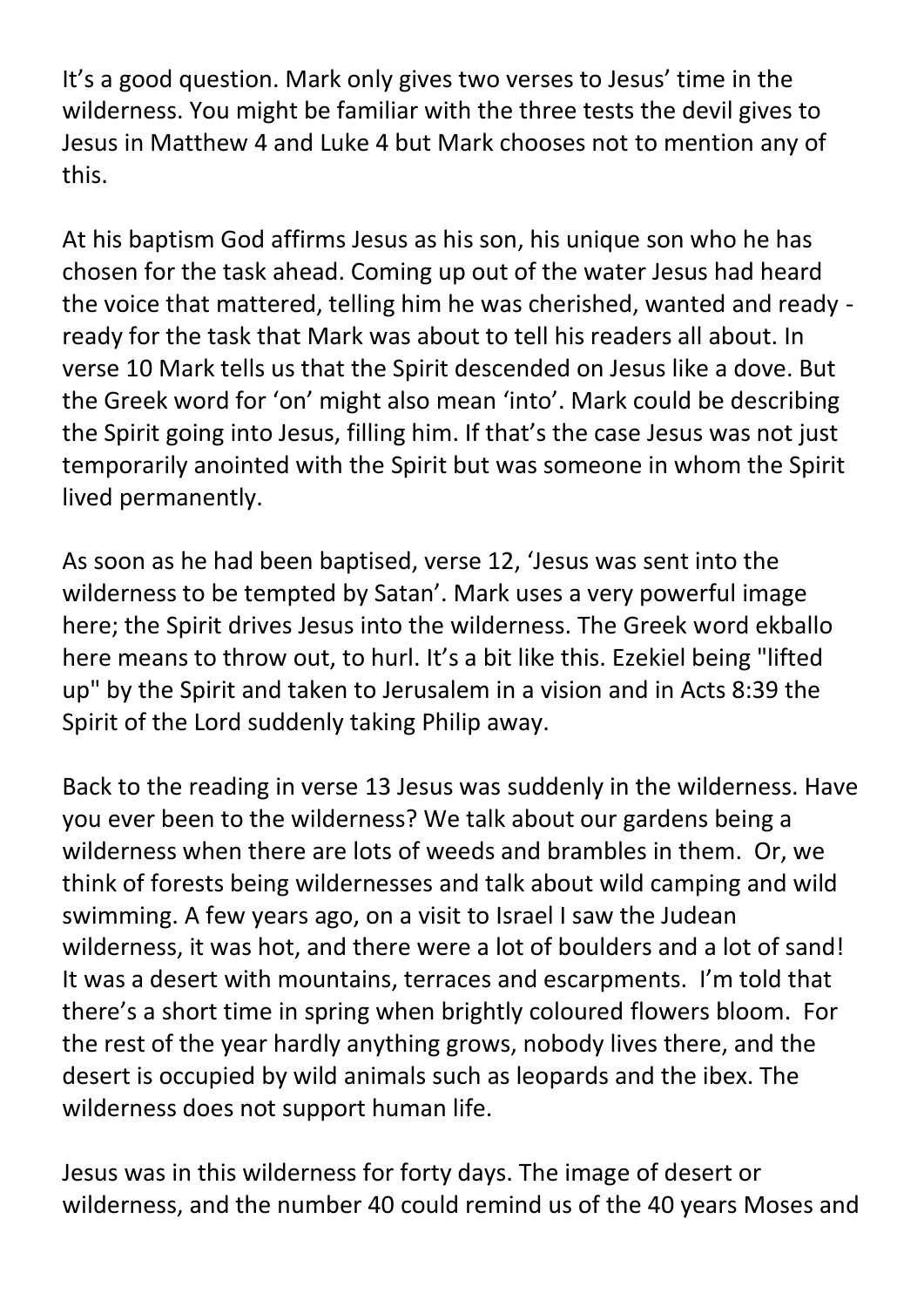the Israelites spent wandering in the Sinai desert; or it could just indicate a long period of time. Whichever it was, it was both a time of testing and a time when God tried to draw his people to him and establish a relationship with them.

I don't know about you, but I'm often tempted to just have that extra bit of chocolate cake, not make that call or stay in bed for a bit longer. That's what we all think about as temptation. However, when the word temptation is used in the New Testament it means 'testing'; in the Lord's prayer – what we're really praying is do not bring us to a time of testing.

Rather than temptation this testing is what was going on in the wilderness with Jesus.

Mark does not give us any details of how Jesus was tested except that he was tested by Satan, the adversary, to disregard the life-giving word of God and stray from the path God had just called him to at his baptism. Interestingly Mark doesn't say if Jesus passed his test, but Jesus' announcement in verse 14 and 15 that 'God's kingdom is here' suggests that he does.

Next, it's worth noting that Jesus was out in the wilderness with the wild animals. It's not clear from his writing whether Mark mentions the wild animals to add to the feeling of danger and stress in the wilderness or ; whether they're a sign of the new creation, a time when harmony will be restored to the earth because of Jesus' victory over death and sin – a fulfilment of Isaiah' s prophecy that the wolf will live with the lamb and the leopard lie down with the goat.

Or maybe God was protecting his Son. The wild animals hadn't been made safe, but they were kept from harming Jesus. Just as Isaiah prophesied that God would make a safe way for Israel to return from exile when he wrote 'No lion will be there, nor any ravenous beast: they will not be found there'

Whatever the reason is Mark is telling us that the old rules and expectations do not apply now that Jesus is around.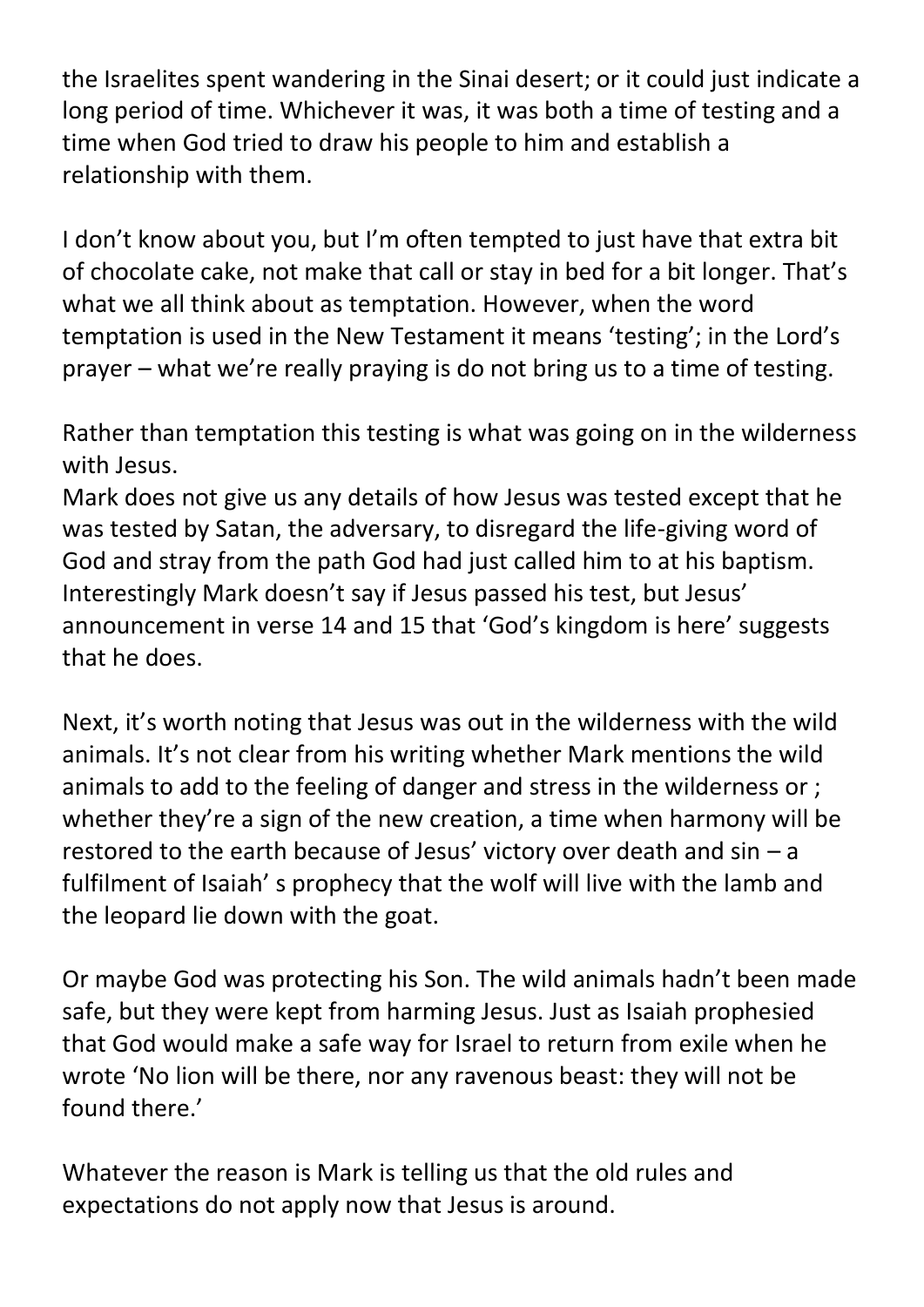Then there's the bit about angels. Back in the 1970's ABBA sang I believe in angels, something good in everything you see…..

A dear friend June once told me about her encounter with an angel. It was pouring with rain and her car had broken down. She was helped to a garage by a man who, when she tried to thank him, was no longer there. June was convinced she had seen an angel that day.

So, Jesus was looked after by angels- beings who St Augustine called God's servants and messengers. Jesus was clearly no solo superhero but needed to depend on God's provision.

Finally, after he'd left the wilderness Jesus was ready to preach God's good news - in cosmopolitan Galilee, not the quiet and peaceful backwater we might imagine it to be. Preach the Good news that God was present with his people, that now was the opportunity to turn to God and respond to God's presence in the person of Jesus.

In just these few verses Mark shows us that Jesus' baptism prepared him to go through a time of testing in the wilderness and not just for his future ministry.

As I finish I'm going to read a short reflection from the book praying with the Desert Mothers by Mary Forman, a Benedictine from the USA.

I invite you to reflect on God's power and strength working in you, and how that ever faithful God has brought you to this time and place in your life.

You may wish to ponder how God's word has been a sword piercing your self- understanding and calling you to ever deeper reverence and awe, so that you have been able to do infinitely more than you ever thought or imagined you could.

Or you may wish to consider a time in your life when God was very near, so near that you thought God was absent and all the while God sustained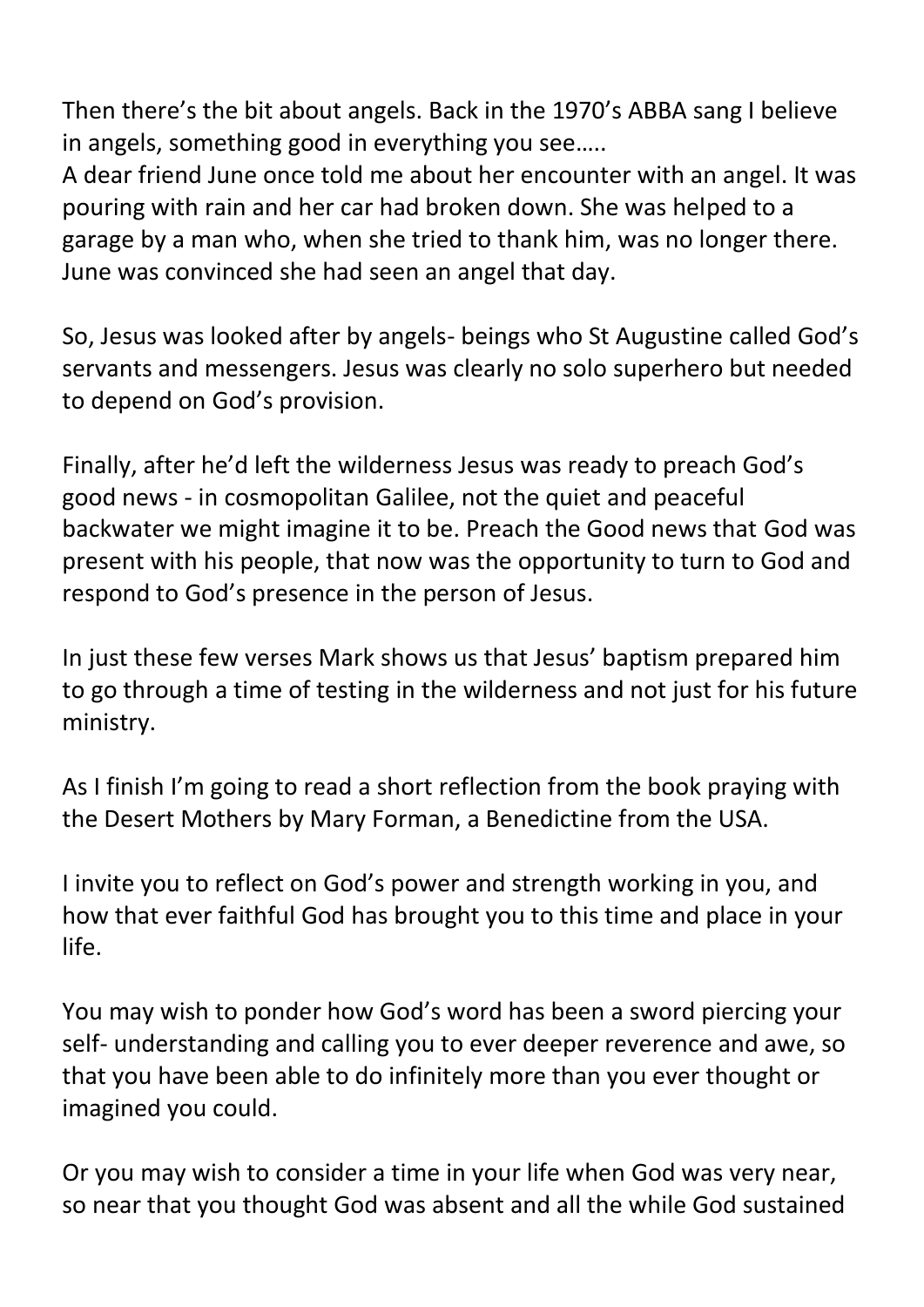your vocation, your struggle, your time of trial with persevering stability, loving mercy and sustaining courage.

Now let's declare our faith in God. **We believe in God the Father, from whom every family in heaven and on earth is named.**

**We believe in God the Son, who lives in our hearts through faith, and fills us with his love.**

**We believe in God the Holy Spirit, who strengthens us with power from on high.**

**We believe in one God; Father, Son and Holy Spirit. Amen.**

Our prayers of intercession are based on Psalm 23… the response, when I say 'loving shepherd' please respond '**Dwell in me that I may dwell in you.**

Dear God, you sustain and feed me: like a shepherd you guide me. You lead me to an oasis of green, to lie down by restful waters. Quenching my thirst, you restore my life: renewed and refreshed, I follow you, a journey on the narrowest of paths.

Even when cliffs loom out of the mist, my step is steady because of my trust. Even when I go through the deepest valley, with the shadow of darkness and death, I shall fear no evil or harm For you are with me to give me strength, your crook, your staff, at my side. Today we pray especially for those struggling with home schooling, or with questions of faith and doubt…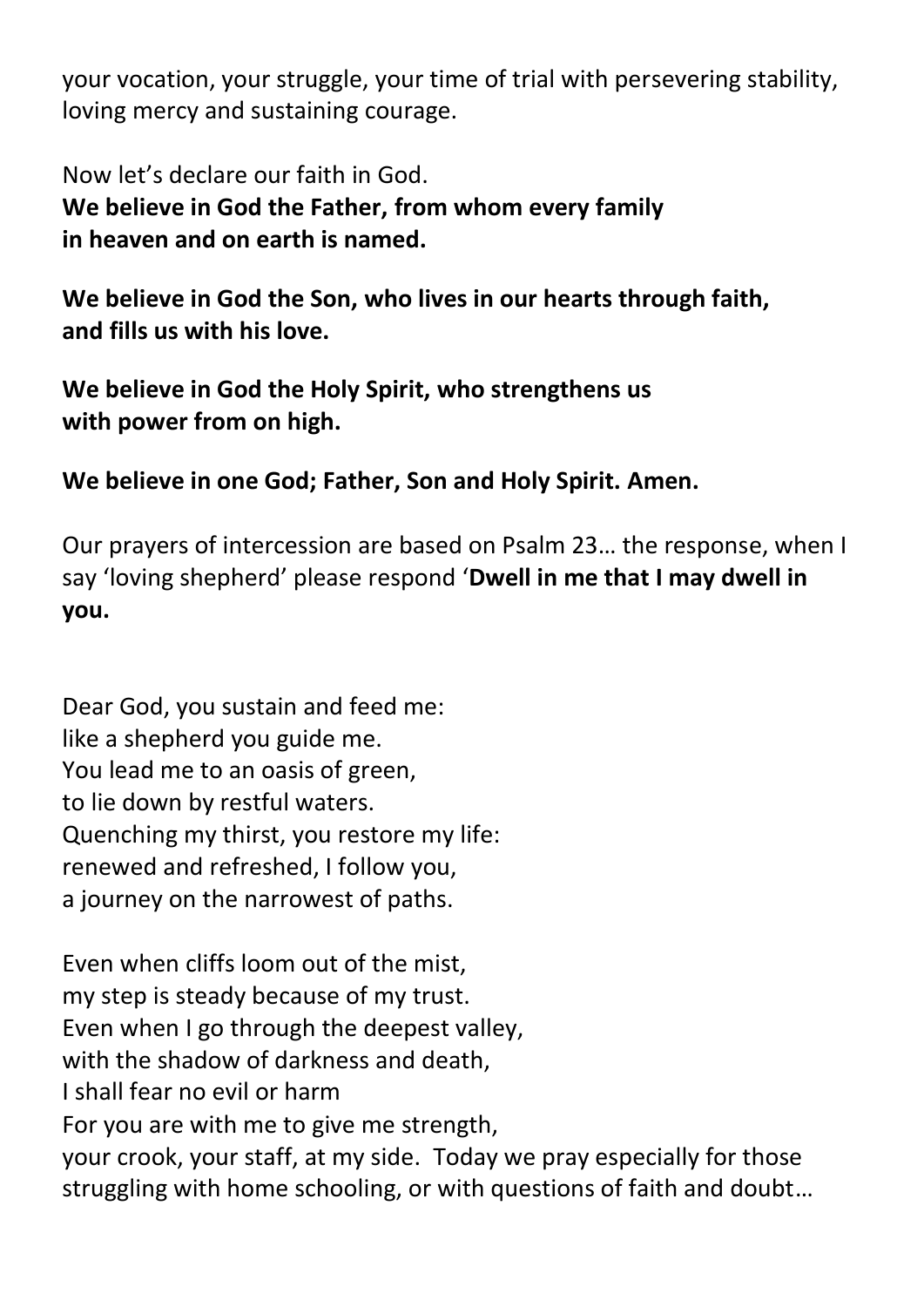## Loving shepherd, **Dwell in me that I may dwell in you.**

Even in the midst of my troubles, with the murmurs of those who disturb me, I know I can feast in your presence. You spread a banquet before me. you anoint my head with oil, you stoop to wash my feet, you fill my cup to the brim. We pray for areas of the world where there is conflict and unrest, especially Myanmar, Russia and Iran. We ask God for wisdom for our government as they negotiate a difficult pathway out of the lockdown.

#### Loving shepherd, **Dwell in me that I may dwell in you.**

Your loving kindness and mercy will meet me every day of my life. By your Spirit you dwell within me, and in the whole world around me, and I shall abide in your house, content in your presence for ever. We pray for the recently bereaved and for those who mourn, and we give thanks to God for the gift of eternal life for all who trust in Jesus.

Loving shepherd, **Dwell in me that I may dwell in you.**

Wise and loving shepherd, guiding your people in the ways of your truth, leading us through the waters of baptism, and nourishing us with the food of eternal life, keep us in your mercy, and so guide us through the perils of evil and depth, that we may know your joy at the heart of all things, both now and for ever. **Amen.**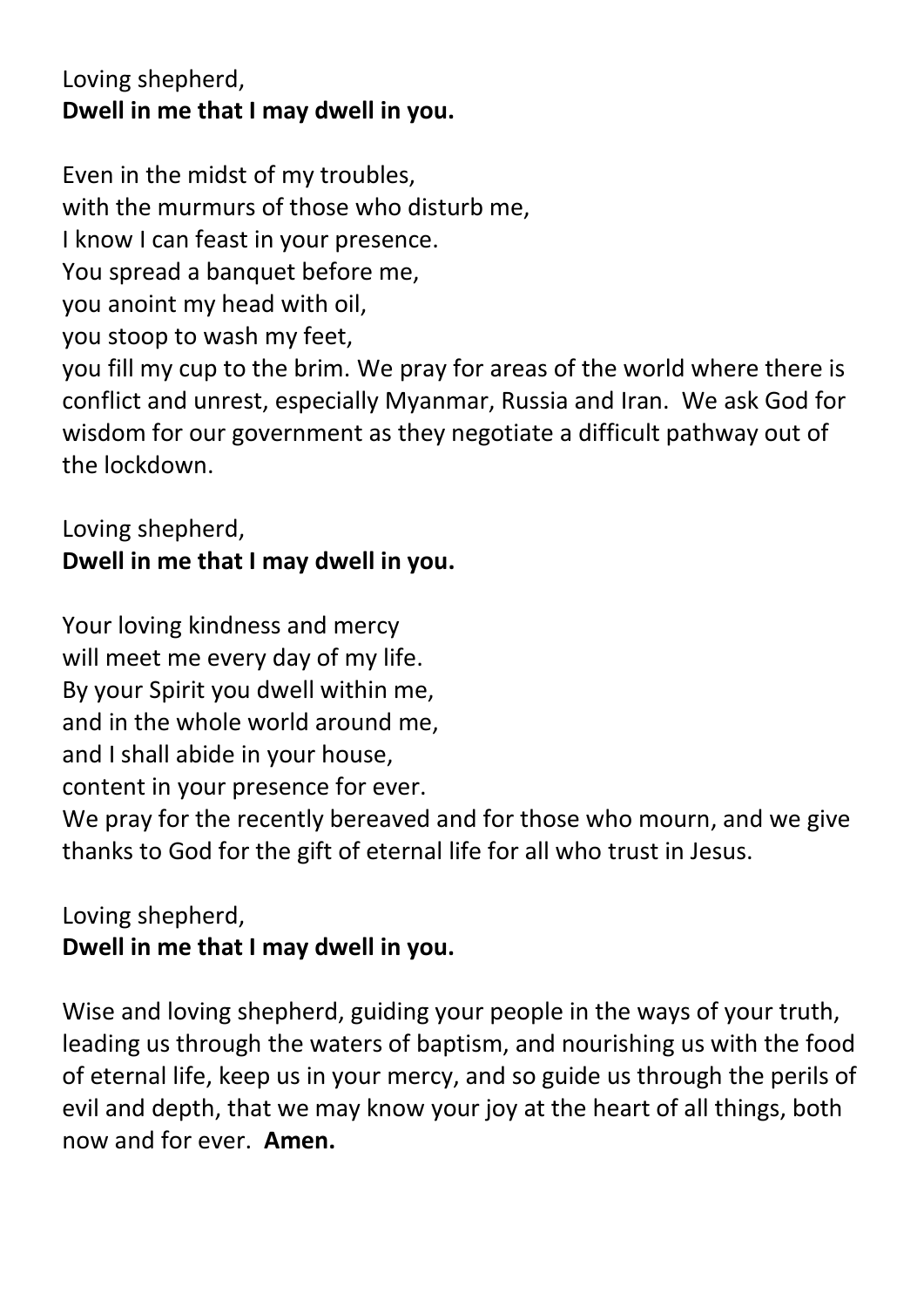Bringing our prayer and praises into one, we pray as Jesus taught us to pray…

**Our Father, who art in heaven, hallowed be thy name; thy kingdom come; thy will be done; on earth as it is in heaven. Give us this day our daily bread. And forgive us our trespasses, as we forgive those who trespass against us. And lead us not into temptation; but deliver us from evil. For thine is the kingdom, the power and the glory, for ever and ever. Amen.**

On our website pcd.org.uk you'll find ideas for Lent; have a look for the webpage 'a journey through lent' you'll find there a 40 day bible reading challenge, 40 days of self-care, and details of our Lent Course based on the BBC Drama 'broken'; and you're also welcome to join in with our community quiz on Saturday 28th from 7.30pm via zoom.

We meet for prayer on zoom 9.15am and 5pm Monday to Friday – why not join us? And a reminder that we'll hopefully be back worshipping together in church soon - Next Sunday morning's service will again be on facebook and youtube at 10.30am.

Here's a closing prayer I invite you to join in with **Creator God, you made us in your image to be your people, wherever we go. This coming week, whatever we experience, wherever we find ourselves, help us to know that you are with us –**